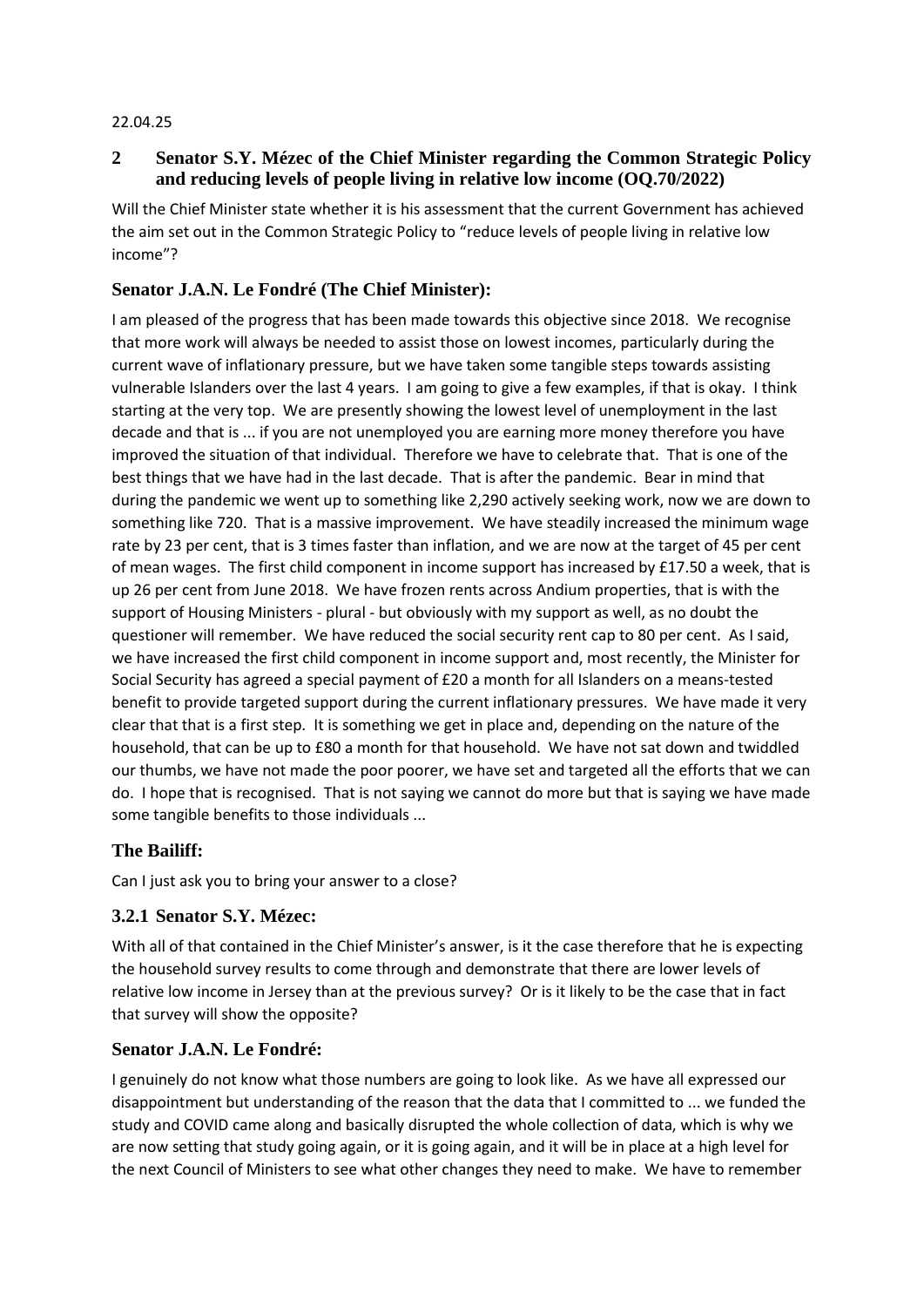that will be over a period of time and so the data the Senator is referring to will be before the significant change in cost of living that has happened in the last few months, partially, for example, because of the war in Ukraine and things like that. I think the other point, which we do need to remember, are the issues around relative low income there are also the points that, for example, we have given better and far more reaching access to things like dental treatment, to G.P. (general practitioner) access.

## [10:00]

That has improved the lives of I think it is 11,000 individuals. That will not show as an improvement in income because it is taking off their expenditure side. That we need to recognise as well. But I think we have made some very tangible changes. There is always more we can do but compared to when we first came in, there have been improvements.

### **3.2.2 Deputy G.P. Southern:**

Is it not the case that we do have the preliminary numbers attached to the pre-pandemic condition of our workforce and our incomes and when is he going to produce that and will it be before the election?

# **Senator J.A.N. Le Fondré:**

I do not think I understand the question from the start point. If it has been produced by the Statistics Department and the chief statistician, that is under their control and he is obviously better informed than I am.

# **3.2.3 Deputy G.P. Southern:**

Is it not the case that he has requested the census figures before taking priority over the income distribution survey?

### **Senator J.A.N. Le Fondré:**

Number one, that is basically inferring that I have interfered, and therefore broken the law, in the operation of the chief statistician and his department and I hope the Deputy will withdraw that suggestion because that would imply I have overridden my powers as a Chief Minister. We have absolutely respected the independence of the chief statistician and I think the Deputy should know that, and I think he is being somewhat mischievous. For the avoidance of doubt, no.

### **3.2.4 Deputy M. Tadier of St. Brelade:**

Would the Chief Minister give his statistics on the use of foodbanks during his tenure as to whether they have gone up; whether he has that information?

### **Senator J.A.N. Le Fondré:**

No, I do not have that information. Obviously the information is not generated internally within the Government.

### **3.2.5 Deputy M. Tadier:**

The Chief Minister can reel off statistics that he thinks supports the claim that under his Government things have got better yet surely one of the key indicators of poverty and relative poverty in Jersey is